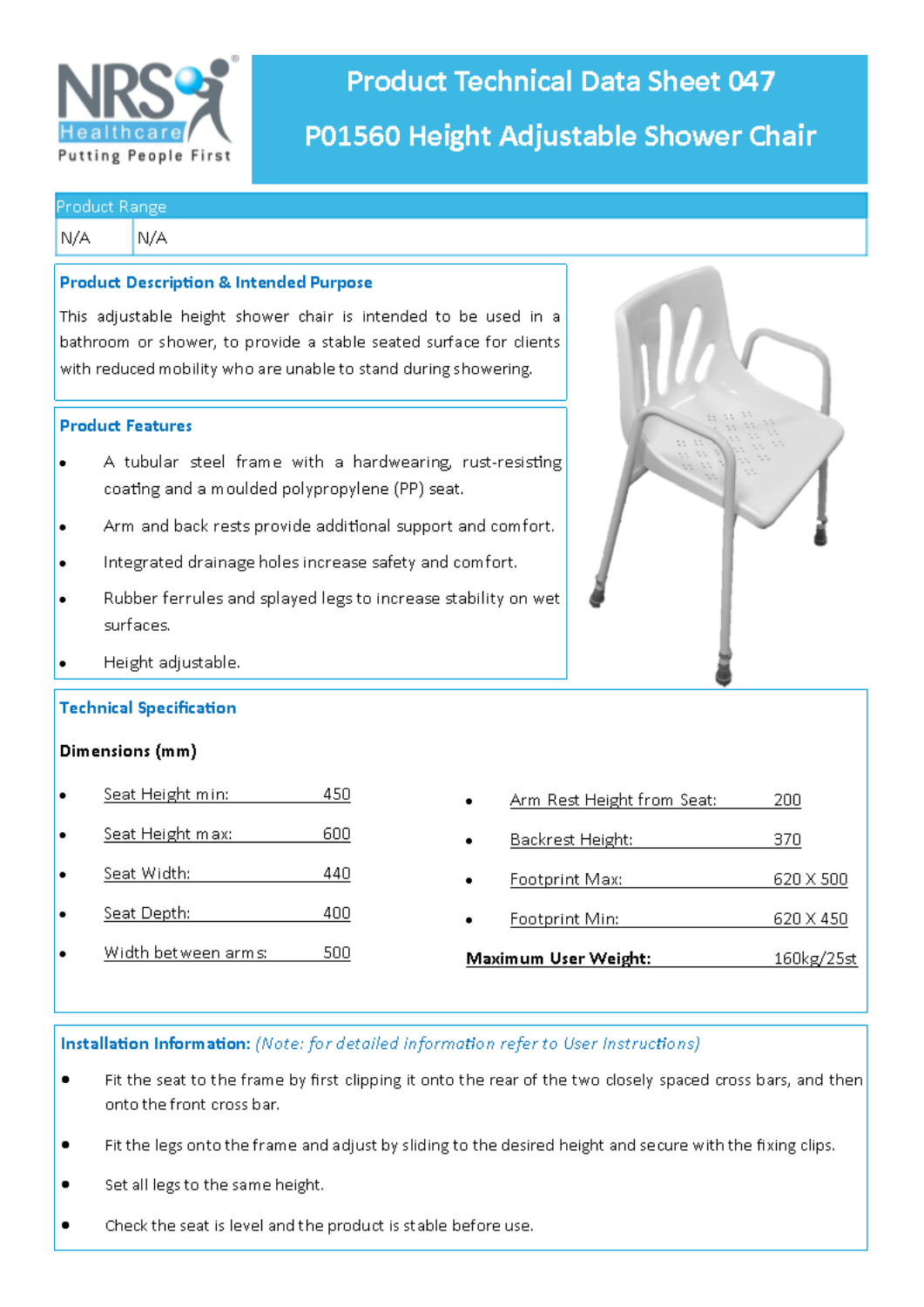# **PTDS047** P01560 Height Adjustable Shower Chair

### Safety

- It is recommended that before use an inspection of the product and location suitability is carried out by  $\bullet$ a suitably qualified person.
- Do not exceed the maximum user weight 160Kg (25st).  $\bullet$
- Ensure seat and legs are correctly fitted and secure prior to sitting on the chair.
- Avoid extending the legs in a manner which causes the stool to slant.
- Do not move the stool whilst occupied.

### Cleaning

- Clean regularly, use a general purpose, neutral detergent and warm water. ٠
- Please check the suitability of the cleaning product before use. Do not use abrasive cleaners or cloths as ٠ this will permanently damage the surface and invalidate any warranty.
- Do not use any form of solvent as this will damage the surface and weaken the product and again  $\bullet$ invalidate any warranty.
- To disinfect, wipe with a dilute bleach solution, and rinse thoroughly with fresh water.  $\bullet$
- This shower chair is suitable for thermal decontamination and can be steam cleaned or autoclaved on  $\bullet$ cleaning cycles up to 80°C
- Dry the seat thoroughly before use.

### **Care & Maintenance**

- Inspect the product regularly for signs of wear or damage, pay particular attention to the condition of the feet/ferrules.
- Check that all fixing clips are inserted correctly and there is no excessive movement.  $\bullet$
- Check for general wear or damage.

### FAQ's

How do I decide what height to set the seat at?

To measure the height required, sit on a chair with your knees and hips at right angles with your feet flat on the floor (e.g. a 'dining chair'). Measure from the floor to behind the knee. The shower chair can then be set to this height or as close as possible.

### **Product Supplied By:**

NRS Healthcare Sherwood House, Cartwright Way, Forest Business Park, Bardon Hill, Coalville, Leicestershire. LE67 1UB UK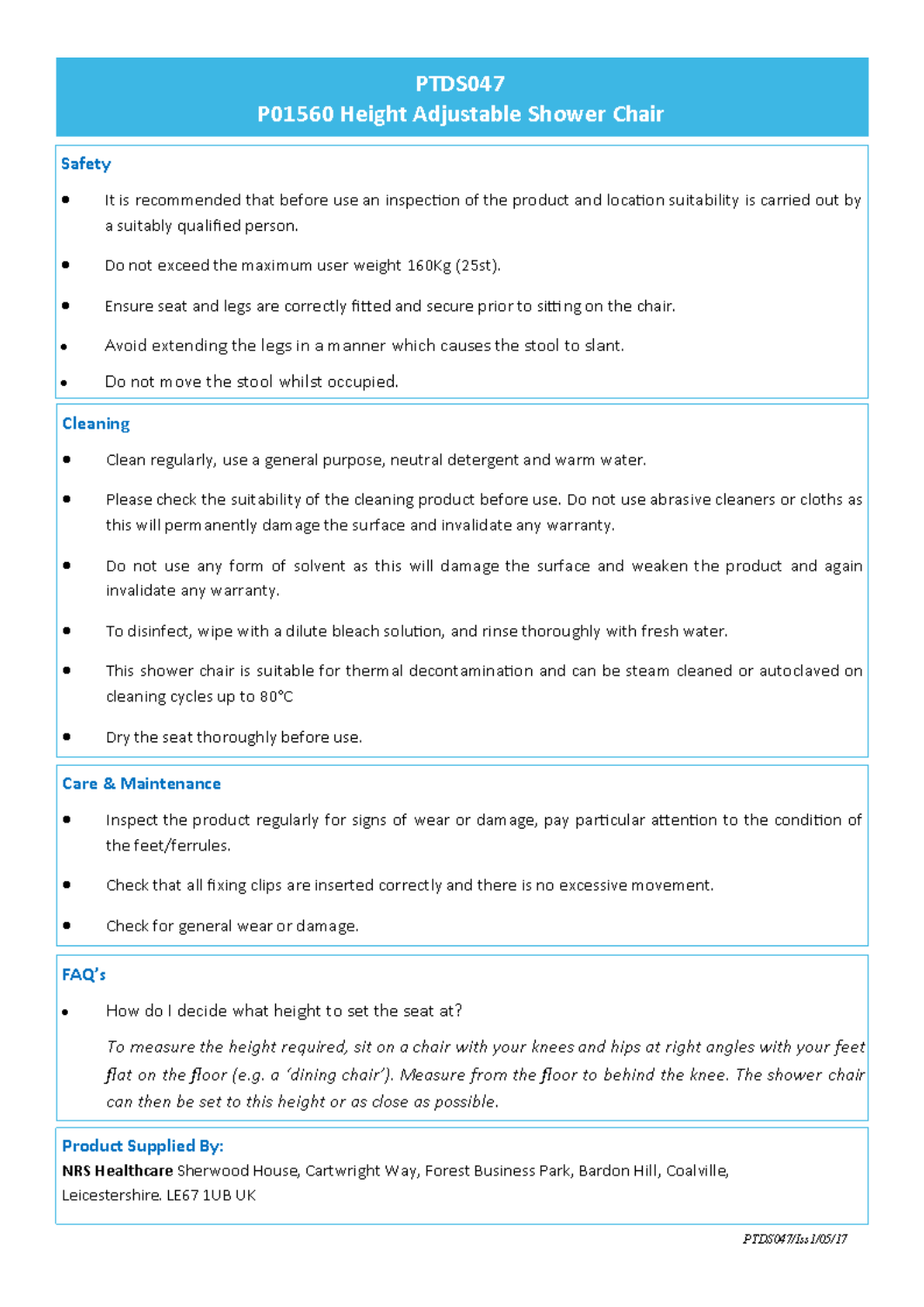

# **User Instructions P01560 Height Adjustable Shower Chair**

**Maximum User Weight:**



# **General Safety Warning**

**Please ensure these instructions are fully read and understood before installation/ use. Retain these instructions in a safe place for future reference.**

# **1.0 Intended Use**

This shower chair is intended to be used in a bathroom or shower, to provide a stable seated surface for clients with reduced mobility who are unable to stand for during showering.

# **2.0 Safety Precautions**

- Do not exceed the maximum user weight.
- Ensure seat is correctly fitted and secure.
- Inspect product at regular intervals, see section 5.2
- Do not use if feet are damaged.
- Ensure all legs are secured at the same height to keep the chair stable.
- Do not attempt to move the chair when occupied.

# **3.0 Unpacking**

Check all parts carefully before assembling the product. Do not assemble if any parts are damaged.

# **4.0 Assembly and Height Adjustment**

- Where the seat is supplied separately, fit to the frame by first clipping it onto the rear of the two closely spaced cross bars, and then clipping to the front cross bar.
- Adjust the legs by sliding to the desired height and secure with the fixing e-clips.
- Set all legs to the same height.
- Check the seat is level and the product is stable before use.



# **5.1 Cleaning Instructions**

- Clean regularly, use a general purpose, neutral detergent and warm water
- Please check the suitability of the product before use. Do not use abrasive cleaners or cloths as this will permanently damage the surface and invalidate any warranty.
- Do not use any form of solvent as this will damage the surface and weaken the product and again invalidate any warranty.
- To disinfect, wipe with a dilute bleach solution, and rinse thoroughly with fresh water.
- These seats may be autoclaved on cleaning cycles up to 80°C.
- Dry the seat thoroughly before use.